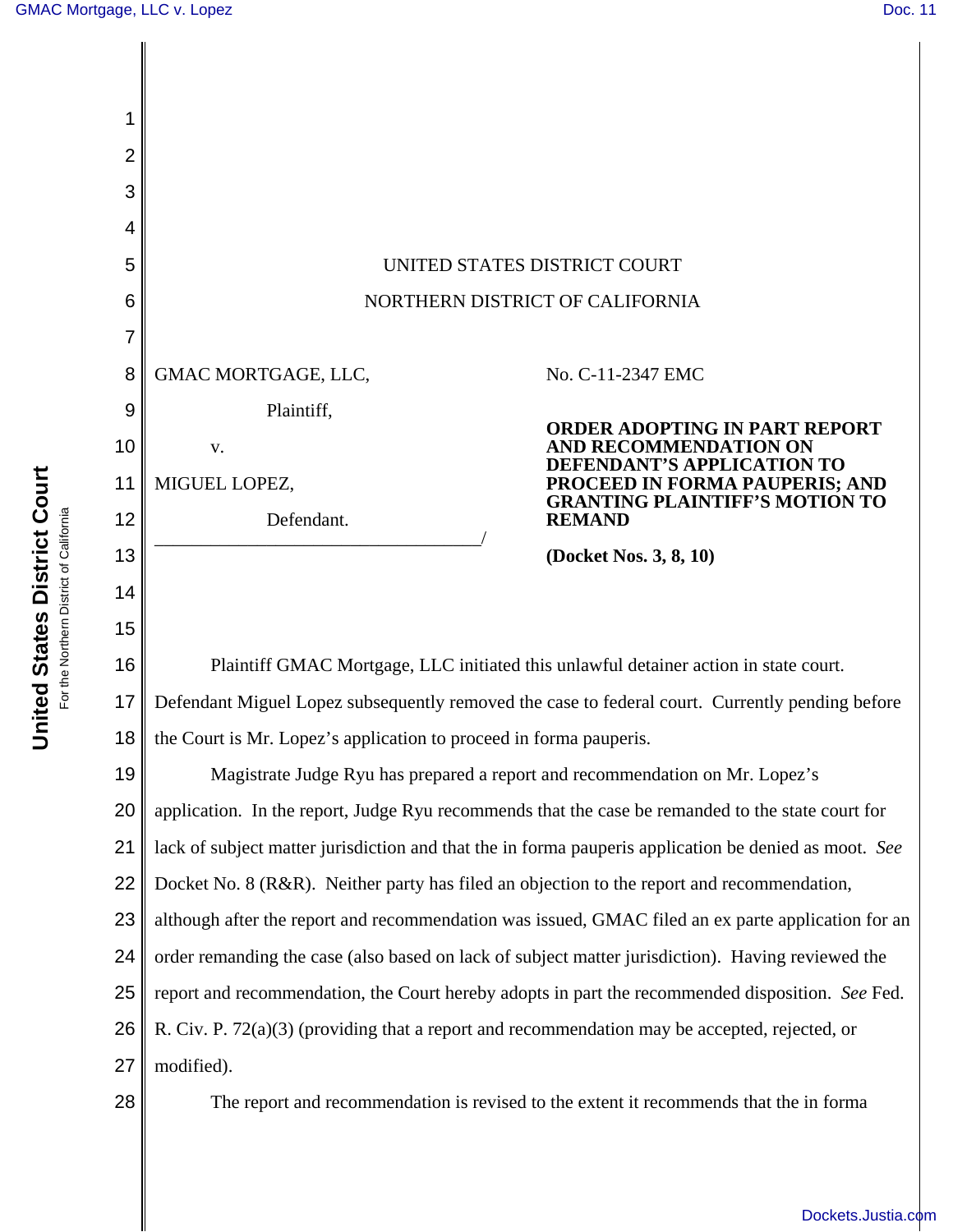1 2 3 4 pauperis application be denied as moot. The Court prefers that the application should be evaluated first before it turns to the issue of subject matter jurisdiction. Having evaluated Mr. Lopez's financial affidavit, the Court finds that he has satisfied the economic eligibility requirement of 28 U.S.C. § 1915(a) and therefore grants the application to proceed in forma pauperis.

5 6 7 8 9 10 11 12 While the Court grants the in forma pauperis application, it fully agrees with Judge Ryu that subject matter jurisdiction over the case is ultimately lacking. *See Maniar v. Federal Deposit Ins. Corp.*, 979 F.2d 782, 784-85 (9th Cir. 1992) (noting that a district court has power to remand a case sua sponte when it lacks subject matter jurisdiction). As Judge Ryu correctly notes, federal question jurisdiction depends on the contents of the plaintiff's well-pleaded complaint and may not be predicated on the defendant's answer or counterclaims. *See Holmes Group, Inc. v. Vornado Air Circulation Systems, Inc.*, 535 U.S. 826 (2002). Therefore, the Court remands the case back to the state court from which it was removed.<sup>1</sup>

13 14 15 16 17 18 19 20 21 Because the Court remands the case based on Judge Ryu's report and recommendation, GMAC's ex parte application to remand, which was not filed until after the report and recommendation was issued, is moot. The Court acknowledges that, in its ex parte application, GMAC asked for sanctions (pursuant to Federal Rule of Civil Procedure 11) based on the improper removal. However, GMAC need not have incurred any attorney's fees because Judge Ryu had issued a report recommending remand before GMAC's motion was even filed. Even if she had not, the Court would still deny the request for sanctions. Rule 11 permits a sanction only after the nonmoving party has been given notice and a reasonable opportunity to respond. *See* Fed. R. Civ. P. 11(c)(1). But here GMAC has sought sanctions on an ex parte basis. Furthermore, GMAC has

- 22
- 23 24 25 26 27 28 <sup>1</sup> The Court notes that the case was removed from a state court in Solano County. Therefore, Mr. Lopez should have removed to the Eastern District of California, not the Northern District of California. *See* 28 U.S.C. § 1446(a) ("A defendant or defendants desiring to remove any civil action . . . from a State court shall file in the district court of the United States for the district and division within which such action is pending a notice of removal  $\dots$ "). Most courts, however, deem a removal to the wrong district a procedural defect rather than a jurisdictional one. *See, e.g.*, Kreimerman v. Casa Veerkamp, S.A. de C.V., 22 F.3d 634, 645 (5th Cir. 1994). Thus, if this Court did have subject matter jurisdiction over the case, then it would simply have transferred the case to the Eastern District; but without subject matter jurisdiction, this Court must remand. *See id.*; *Corporate Visions, Inc. v. Sterling Promotional Corp.*, No. 00-CV-4663 (FB), 2000 U.S. Dist. LEXIS 19977, at \*2 (E.D.N.Y. Aug. 16, 2000).]

2